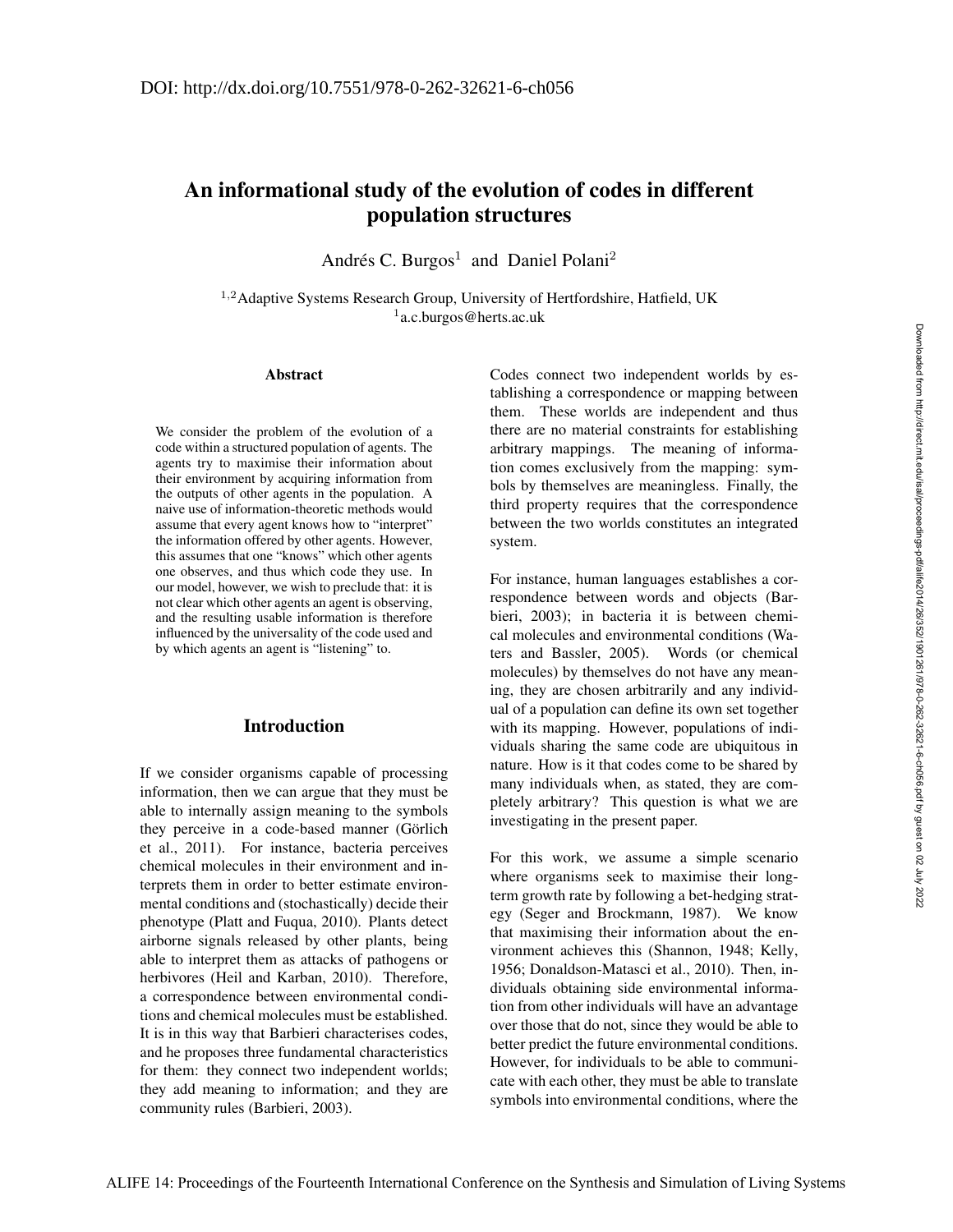output of these symbols results from an individual's code. The code of an individual is a stochastic mapping from its sensors states to a set of outputs.

For this study, we consider outputs of individuals (or agents) as conventional signs. In semiotics, the science of all processes in which signs are originated, stored, communicated, and being effective (Görlich et al., 2011), two types of signs are traditionally recognised: *conventional signs* and *natural signs* (Deely, 2006). In conventional signs there is no physical constraint on the possible mappings, they are established by conventions. On the other hand, in natural signs, there is always a physical link between the signifier and signified, such as smoke as a sign of fire, odours as signs of food, etc. (Barbieri, 2008).

We are not interested in the particular detailed mechanisms by which an agent implements its code, nor how the agent decodes the outputs of other agents. Instead, we focus on the theoretical limits on the amount of environmental information an agent can possibly acquire resulting from different scenarios of population structure and codes distribution.

The natural framework to analyse such quantities is information theory (Shannon, 1948). However, it does not take semantic aspects into account, it only deals with frequencies of symbols instead of what they symbolise. Codes, on the other hand, add meaning to information, which makes the integration of sciences such as semiotics with information theory non-trivial (Favareau, 2007; Battail, 2009). In the following section, we present an information-theoretic model which incorporates the necessity of conventions by dropping from the model the usual implicit assumption of knowing the identity of the communicating units.

# Model

To introduce the model in a progressive manner, let us first consider three agents,  $\theta_1$ ,  $\theta_2$  and  $\theta_3$ . Each of these agents depend on the same environmental conditions for survival, which are modelled by a random variable  $\mu$ . Agents acquire information about the environment through their sensors, which are modelled by random variables  $Y_{\theta_1}$ ,  $Y_{\theta_2}$  and  $Y_{\theta_3}$ , all three conditioned on  $\mu$ , for agents  $\theta_1$ ,  $\theta_2$  and  $\theta_3$ , respectively. We assume each agent acquires the same amount and aspects of environmental information from  $\mu$ , *i.e.*  $p(Y_{\theta_1}|\mu) = p(Y_{\theta_2}|\mu) = p(Y_{\theta_3}|\mu)$ . Let us further assume that the information each agent acquires about the environment does not eliminate its uncertainty, *i.e.*  $H(\mu|Y_{\theta_i}) > 0$  for  $1 \leq i \leq$ 3. The code of an agent is a stochastic mapping from its sensor states into a set of outputs, and is represented by the conditional probabilities  $p(X_{\theta_1}|Y_{\theta_1})$ ,  $p(X_{\theta_2}|Y_{\theta_2})$  and  $p(X_{\theta_3}|Y_{\theta_3})$  for agents  $\theta_1$ ,  $\theta_2$  and  $\theta_3$ , respectively (see Fig. 1).



Figure 1: Bayesian network representing the relantionship between the sensor and output variables of three agents.

Let us assume that agent  $\theta_1$  perceives only the outputs of agents  $\theta_2$  and  $\theta_3$ . One possible way of computing the information about the environment agent  $\theta_1$  has is to consider the mutual information between  $\mu$  and the joint distribution of the sensor of  $\theta_1$  and the outputs of  $\theta_2$  and  $\theta_3$ :  $I(\mu; Y_{\theta_1}, X_{\theta_2}, X_{\theta_3})$ . However, by writing down this quantity, we are implicitly assuming that agent  $\theta_1$  "knows" which output corresponds to  $\theta_2$  and which output corresponds to  $\theta_3$ . Therefore, in this consideration, an agent can theoretically do the translations of the outputs according to some internal model of other agents and infer the mentioned amount of information about its environment.

#### Indistinguishable sources

For this study, on the contrary, we consider an agent observing other agents' messages, but under the assumption that the originator of a message cannot be identified. In this way, the total amount of information an agent can infer from the outputs of other agents will depend on to which extent it either can identify who the other agents are or can rely on them using a coding scheme that does not depend too much on their particular identity. For instance, if agents  $\theta_2$  and  $\theta_3$  both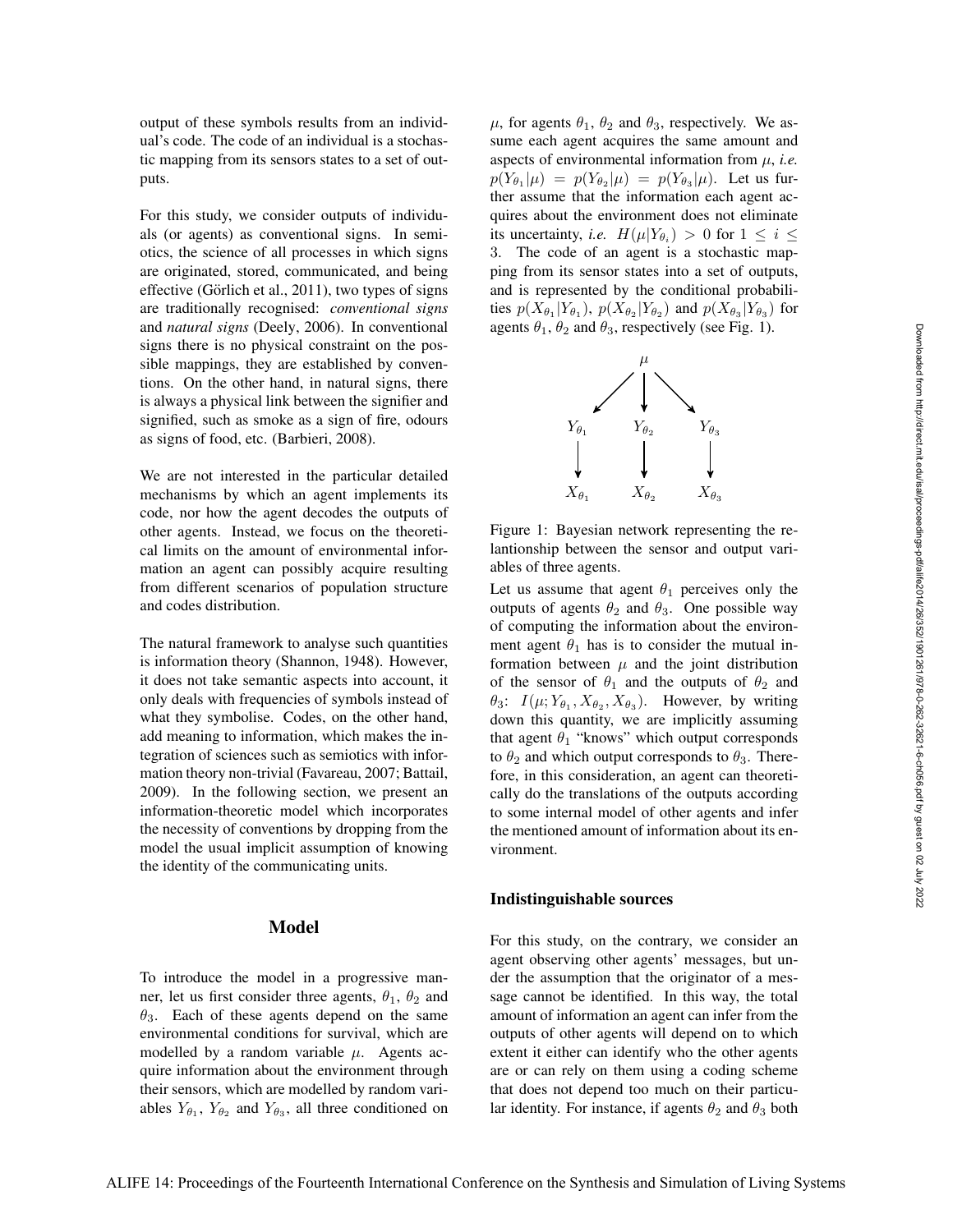agree on the output for each of the environmental conditions, then agent  $\theta_1$  should be able to infer more environmental information than if they disagree on the output for each of the environmental conditions, given that agent  $\theta_1$  does not know which of the agents it is observing.

To model this idea, let us assume a random variable  $\Theta'$  denoting the selected agent, which depends on the same environmental conditions for survival, which are modelled, as above, by a random variable  $\mu$ . Agents acquire information about the environment through their sensors, which are modelled by a random variable  $Y_{\Theta}$  conditioned on the index variable denoting the agent under consideration,  $\Theta'$ , and  $\mu$ . The amount of acquired sensory information of a specific agent  $\theta'$  about  $\mu$  is given by  $I(\mu; Y_{\theta'})$ . As above, the code of an agent is a stochastic mapping from its sensor states into a set of outputs, and is represented by the conditional probability  $p(X_{\theta'}|Y_{\theta'})$  for an agent  $\theta'$  (see Fig. 2).



Figure 2: Bayesian network representing the relationships as described above (see text).

However, now we want to model the fact that we do not know which agent is observed. In the case with maximum uncertainty,  $\Theta$  is uniformly distributed, and then this parametrisation of the codes considers the outputs of all agents in  $\Theta'$  altogether, such that if we are not observing  $\Theta'$ , we cannot identify whose agent's output we are observing. In Eq. 3 and Eq. 4 we show two examples of codes for agents  $\theta_2$  and  $\theta_3$ , while their sensor states are define by the Eq. 2 (Eq. 1 defines the sensors states of agent  $\theta_1$ ). We compute how much information about the environment there is when the outputs of both agents ( $\theta_2$  and  $\theta_3$ ) are considered together by agent  $\theta_1$ .

$$
Pr(Y_{\theta_1}|\mu) := \frac{\mu_1}{\mu_2} \begin{pmatrix} 0.99 & 0.01 \\ 0.01 & 0.99 \end{pmatrix}
$$
 (1)

$$
Pr(Y_{\Theta'}|\mu, \Theta') := \begin{pmatrix} y_1 & y_2 \\ \theta_2, \mu_1 \\ \theta_2, \mu_2 \\ \theta_3, \mu_1 \\ \theta_3, \mu_2 \end{pmatrix} \begin{pmatrix} y_1 & y_2 \\ 0.01 & 0.01 \\ 0.01 & 0.99 \\ 0.01 & 0.99 \end{pmatrix} (2)
$$

$$
Pr(X_{\Theta'}|Y_{\Theta'},\Theta') := \begin{pmatrix} x_1 & x_2 \\ \theta_2, y_1 \\ \theta_2, y_2 \\ \theta_3, y_1 \\ \theta_3, y_2 \end{pmatrix} \begin{pmatrix} x_1 & x_2 \\ 1 & 0 \\ 1 & 0 \\ 0 & 1 \end{pmatrix}
$$
 (3)

$$
Pr(X_{\Theta'}|Y_{\Theta'},\Theta') := \begin{pmatrix} x_1 & x_2 \\ \theta_2, y_1 \\ \theta_2, y_2 \\ \theta_3, y_1 \\ \theta_3, y_2 \end{pmatrix} \begin{pmatrix} x_1 & x_2 \\ 1 & 0 \\ 0 & 1 \\ 1 & 0 \end{pmatrix}
$$
 (4)

If we assume  $p(\theta_2) = p(\theta_3) = 1/2$ , and  $p(\mu_1) =$  $p(\mu_2) = 1/2$ , then if we consider the codes shown in Eq. 3, we have that  $I(\mu; Y_{\theta_1}, X_{\Theta'}) = 0.97872$ bits, where  $\Theta'$  consists of agents  $\theta_2$  and  $\theta_3$ . However, had  $\theta_2$  and  $\theta_3$  "opposite" codes as shown in Eq. 4, then  $I(\mu; Y_{\theta_1}, X_{\Theta'}) = 0.9192$  bits, which is exactly  $I(\mu; Y_{\theta_1})$ , that is,  $I(\mu; X_{\Theta'} | Y_{\theta_1}) = 0$ bits (agent  $\theta_1$  cannot acquire any side information from the outputs of agents  $\theta_2$  and  $\theta_3$ ). We should note here that the sensor states  $y_1$  and  $y_2$  of agents  $\theta_2$  and  $\theta_3$  in the conditional probability shown in Eq. 3 and 4 refer almost deterministically to the same environmental condition, and therefore the loss of side information is thus entirely due to the incompatible codes. The conditional probabilities of sensor states given the environmental conditions further defined throughout the paper are also assumed to be almost deterministically.

# Population information

The model shown in Fig. 2 considers the environmental information of agent  $\theta_1$ , ignoring its own output  $X_{\theta_1}$ . Nevertheless, agents ignoring their outputs is contrary to our assumption over the sources of the outputs. To incorporate this option in the model shown in Fig. 2, we could consider the state space of  $\Theta'$  as the set  $\{\theta_1, \theta_2, \theta_3\}.$ Then, to express not only the environmental information of agent  $\theta_1$ , but the average environmental information of the whole population, we can parametrise the sensors of the agents by a random variable  $\Theta$  (defined over the same state space, representing the same set of agents as  $\Theta'$ ), such that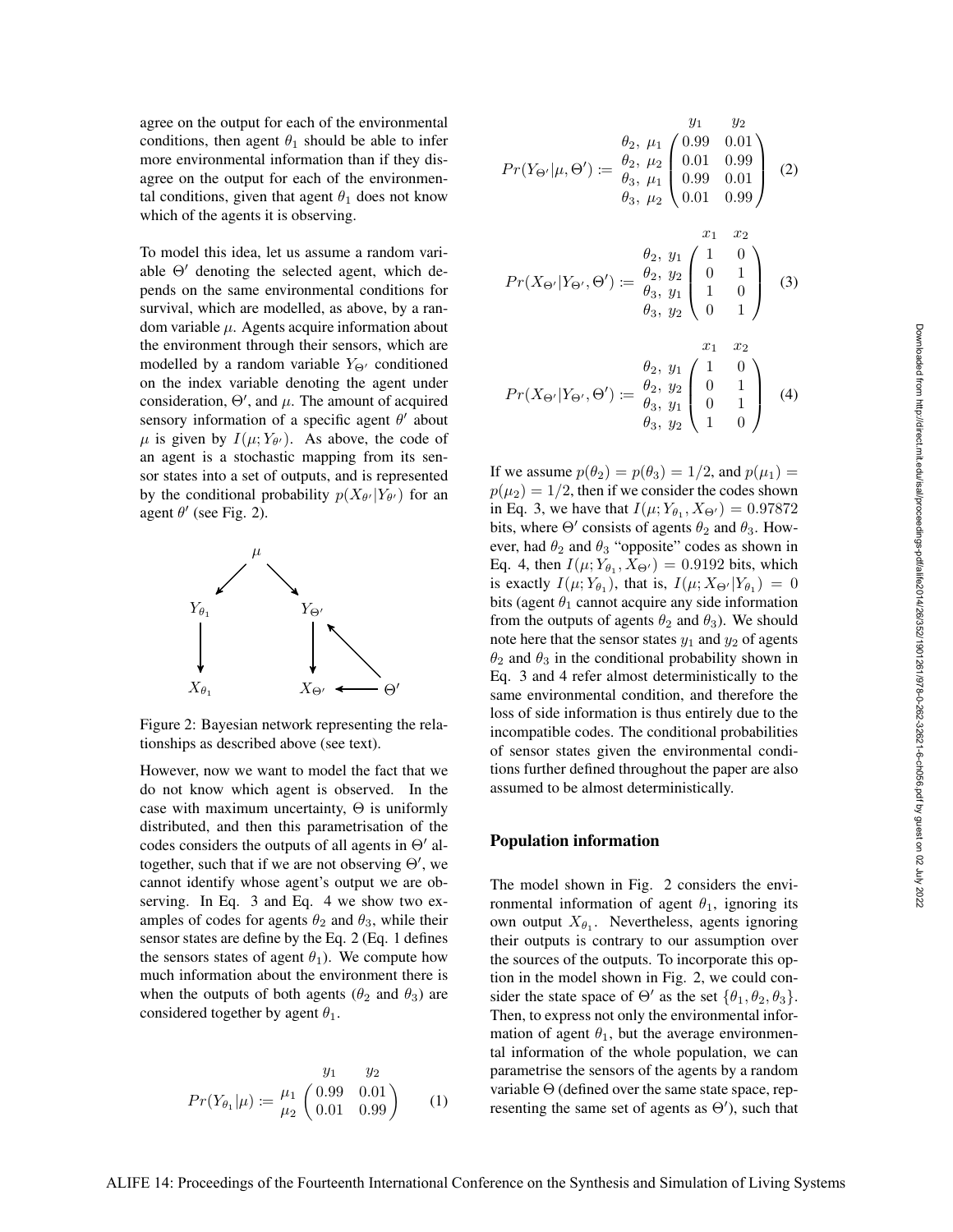$p(Y_{\Theta}|\mu,\Theta) = p(Y_{\Theta'}|\mu,\Theta')$  (*i.e.*,  $Y_{\Theta'}$  is *i.i.d.* to  $Y_{\Theta}$ , and vice versa).



Figure 3: Bayesian network representing the sensor variables of a set of agents indexed by the random variable Θ, and the sensor and output variables of a copy of the set of agents indexed by Θ named  $\Theta'$ .

In this way, the average environmental information of a population of the agents selected by  $\Theta$  is given by  $I(\mu; Y_{\Theta}, X_{\Theta})$  (see Fig. 3). This measure can be consider as the objective function to maximise in our model. However, we would be making two important assumptions: first, this objective function assumes agents have access to the environmental conditions  $\mu$ , which they indirectly do but only through their sensors; and second, every agent would perceive the output of every other agent, including itself. In this work, we instead simplify the model in that we propose agents following a behaviour such that it maximises the similarity of their outputs (via their codes) with those of which the agent perceives. A consequence of this behaviour is that the average information about  $\mu$  is also maximised. In addition, we will introduce a potentially flexible "population structure", so that we can specify which agents interact with which.

## Code similarity

First, we introduce a copy of the codes of the agents, such that when we instantiate the variables  $X_{\Theta}$  and  $X_{\Theta'}$ , the probabilities are the same. The structure of the population is then given by  $p(\Theta, \Theta') = p(\Theta)p(\Theta')$ . However, the conditional independence of  $\Theta$  and  $\Theta'$  restricts significantly the diversity of the structures that can be represented. In order to model a general interaction structure between agents, we consider  $p(\Theta, \Theta')$ not independent, as shown in the Bayesian network in Fig. 4, where we introduce a helper variable Ξ.



Figure 4: Bayesian network representing the relantionship of the variables in the model of code evolution.  $Y_{\Theta}$  is an *i.i.d* copy of  $Y_{\Theta}$  and  $X_{\Theta}$  is an *i.i.d.* copy of  $X_{\Theta}$ .  $\Theta'$  covers the same set of agents as Θ, but its probability distribution is not necessary the same.

We can interpret our objective function  $I(X_{\Theta}; X_{\Theta'})$  as the average code similarity of a population of agents according to the population structure  $p(\Theta, \Theta')$ . For instance, if two agents cannot exchange outputs in a given structure, then there is no gain (in the value of the objective function) in adopting similar codes for these two agents.

If we consider our system as a process in time, then at each time-step two agents are chosen according to  $p(\Theta, \Theta')$ . Agent  $\Theta$  reads the output of agent Θ 0 (generated via its code, which is *i.i.d* over time), and let us assume that it stores the pair  $(Y_{\Theta}, X_{\Theta'})$ , *i.e.* its current sensor state together with the perceived output. If this is repeated a large number of times, then the total amount of environmental information that can be inferred from the collected statistics by the population is bounded by  $I(\mu; Y_{\Theta}, X_{\Theta})$ . This is the theoretical limit to which we refer in the introduction, and for this study we are not interested in how the inference is computed. However, we implicitly assume that agents decode the perceived outputs according to their codes.

#### Distance between two codes

In order to visualise the evolution of codes, we define the distance between the codes of two agents  $\theta_i$  and  $\theta_j$  as the square root of the *Jensen-Shannon divergence* (Wong and You, 1985; Lin, 1991) be-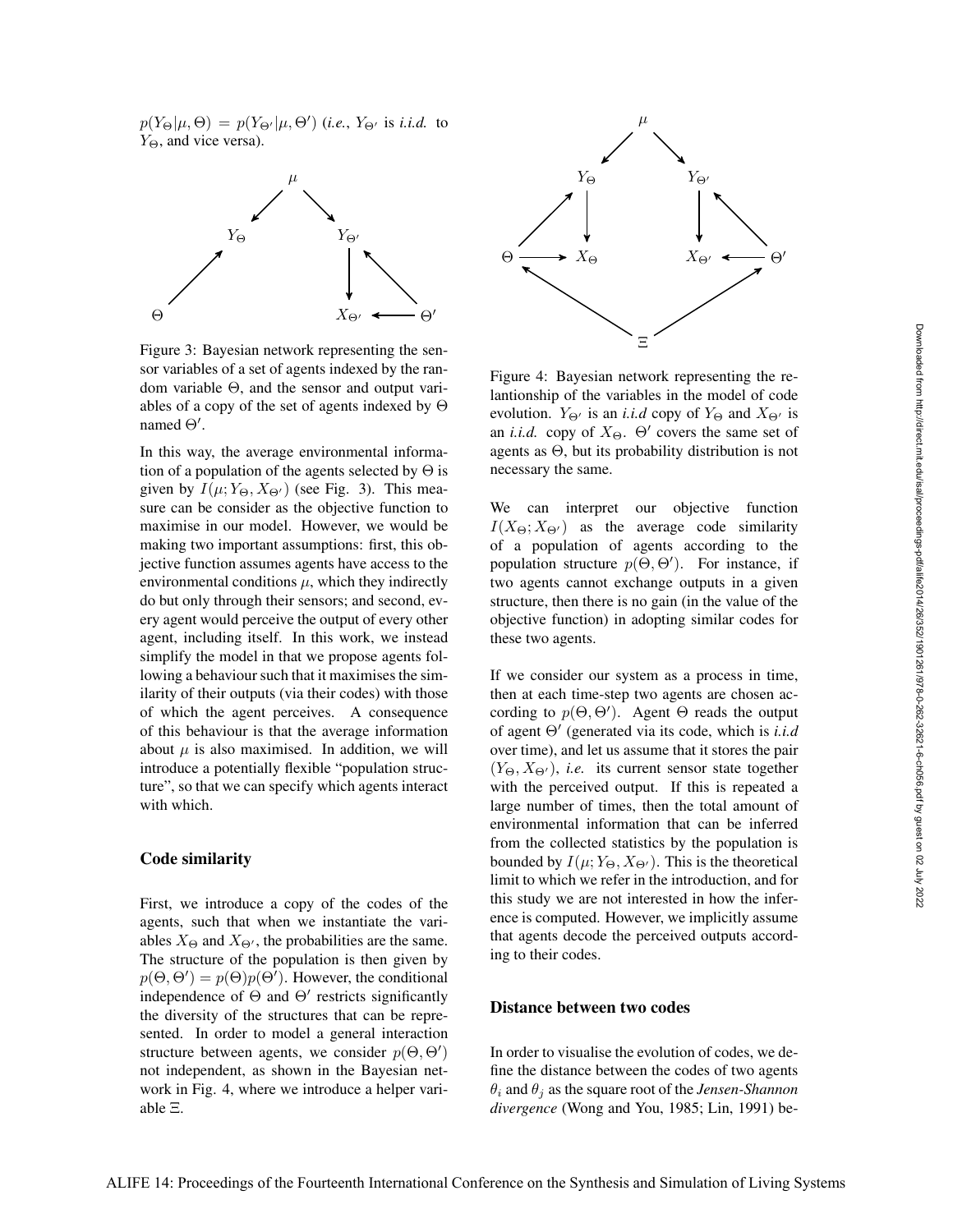tween them. This measure has the property that  $0 \leq JSD(\theta_i, \theta_j) \leq 1$  when  $\log_2$  is used, and the square root yields a metric. Let us note that this distance requires the sensor states  $Y$  to be named identically (for the corresponding states of  $\mu$ ) among agents in order to be meaningful. As we stated above, this is (closely) the case in all our experiments. This requirement over the sensor states discards the possibility of using other measures such as mutual information.

#### **Methods**

To illustrate the behaviour of our model, we consider three different scenarios, which are described in the Results section. The common parameters for the first two experiments are the following: the population consists of 25 agents (the small number was chosen to avoid high computational costs); the amount and quality of the acquired sensory information is the same for every agent, that is  $p(Y_{\theta_i}|\mu) = p(Y_{\theta_i}|\mu)$  for every  $i, j \in [1, 25]$ . For the last scenario, the only difference is that we consider only 15 agents.

The optimisation algorithm used in the following experiments is CMA-ES (Covariance Matrix Adaptation Evolution Strategy), which is a stochastic derivative-free method for non-linear optimisation problems (Hansen and Ostermeier, 2001). We utilised the implementation provided by the Shark library v3.0.0 (Igel et al., 2008) with its default parameters, which implements the CMA-ES algorithm described in (Hansen and Kern, 2004). The evolutionary algorithm used for optimisation does not intend to represent the actual evolution of the codes. Instead, we are interested in the solutions of this optimisation process, which are representative of the possible outcomes of evolution.

To visualise the evolution of the codes of the agents, we use the method of multidimensional scaling provided by R version 2.14.1 (2011-12- 22).

# Results

In this section, we analyse the outcome of three different scenarios where code similarity is maximised. While the outcomes are particular for one simulation, they are illustrative of the richness that the model is able to capture, which is described for each scenario. The outcomes are typical solutions, and we cannot perform statistics over simulations since the many solutions are qualitatively different.

#### Well-mixed population

In the first scenario, each agent  $\theta_i$  perceives the output of every other possible agent  $\theta_j$  with the same probability, that is  $p(\theta_i, \theta_j) = 1/25^2$  for every  $i, j \in [1, 25]$ . The maximum average code similarity is bounded by  $I(Y_{\Theta}; Y_{\Theta'}) = 1.71908$ bits, which is achieved under two conditions: first, every code must be a one-to-one mapping; second, the code must be universal. This is indeed the outcome of the performed optimisation, as we show in Fig. 5: the optimised codes (blue points) converged into a universal code (the distance between any of them is zero). Each red point correspond to an initial code.



Figure 5: 2-dimensional plot of code distance: red points are codes at the beginning of the optimisation process; blue points are codes at the end of the optimisation process (where the distance between every pair of codes is zero).

The resulting code adopted by the population is a one-to-one mapping between sensor states and outputs, and any of the 24 possible one-to-one mappings is a global maximum (there are 4 sensor states and 4 possible outputs). However, it is still interesting to briefly analyse the possible paths towards a universal and optimal code. In Fig. 6, we show the distribution of the adopted codes by the agents of the population in a moment of the optimisation process where the average code similarity is  $I(X_{\Theta}; X_{\Theta'}) = 1.18276$  bits. Here, the most popular code is the suboptimal code shown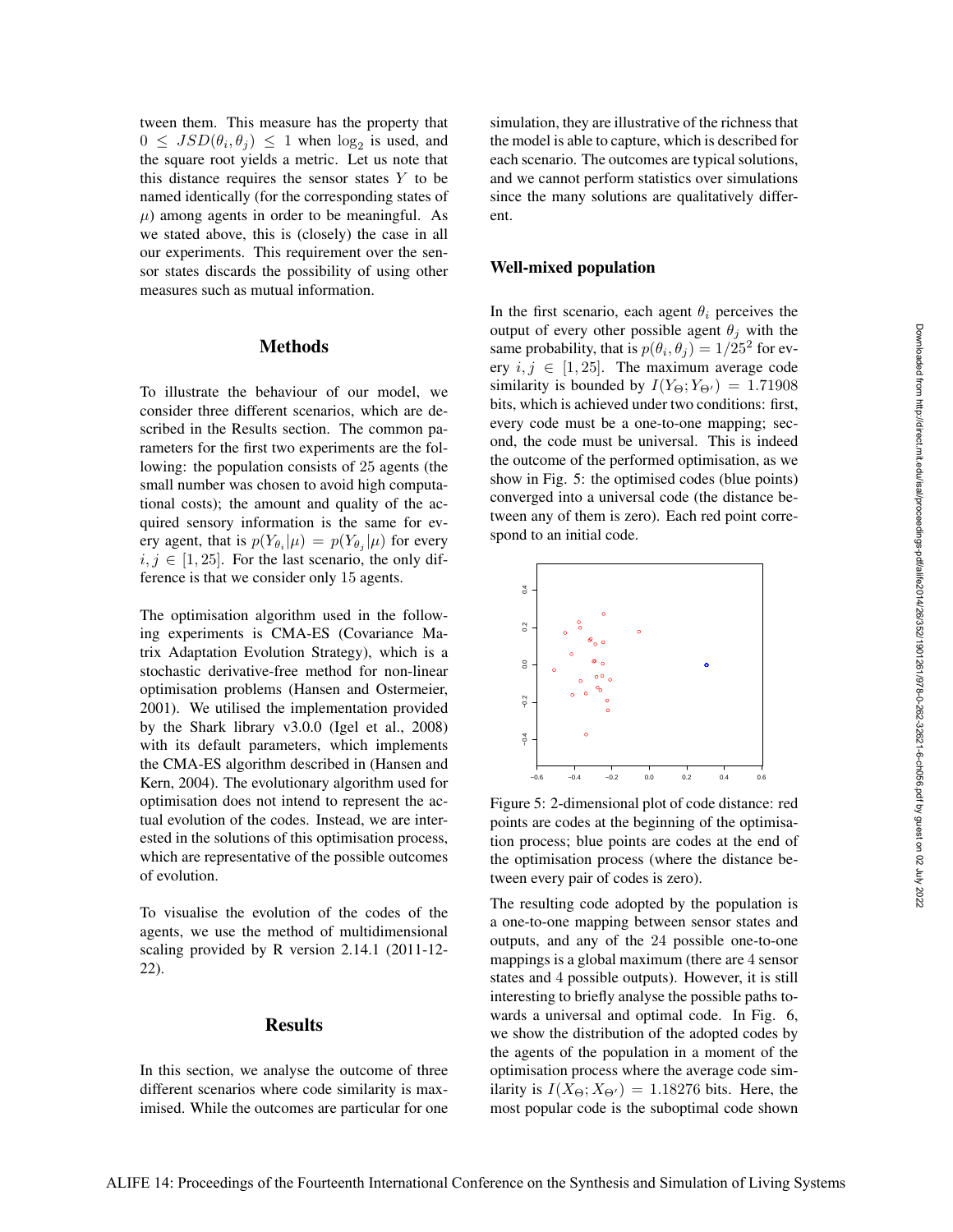in Fig. 6 (a). This results from the particular initialised codes, driving the agents temporarily towards a suboptimal code. However, once any of the many-to-one codes becomes (nearly) universally adopted, then any code's deviation improving code similarity will eventually drive the convention towards optimality. The fact that it does not need simultaneous changes in the code increases the likeliness of improving the code similarity.



Figure 6: Representation of the codes  $p(x|y)$  by a heat-map using inverse grayscale. For each evolved code, we output the number of agents adopting it. This code distribution was achieved with 25 agents in a well-mixed population.

#### Spatially-structured population

In another set-up, we assume the agents are structured in a  $5 \times 5$  grid, where  $p(\theta, \theta') = 1/105$  if  $\theta$ and  $\theta'$  are neighbours or when  $\theta = \theta'$ . After randomly initialising the codes, the performed optimisation plateaued on an average code similarity of  $I(X_{\Theta}; X_{\Theta'}) = 1.13536$  bits. As in the former scenario, here the optimal solution is also a universal code with a one-to-one mapping. However, in this case, the result is not a universal code, as can be appreciated in Fig. 7. Spatially structure populations are sensitive to the initial codes and how codes are updated.



Figure 7: 2-dimensional plot of code distance: red points are codes at the beginning of the optimisation process; blue points are codes at the end of the optimisation process.

The resulting code distribution among the population is shown in Fig. 8, with 8 different codes in the population. Different from the well-mixed population structure, in a spatially structured population the pressure to agree on a code occurs only between neighbours. A consequence of this is that many local conventions are established within neighbourhoods, and once this situation is reached, to improve the total code similarity, some simultaneous changes to the agent's codes would be needed. For instance, the code shown in Fig. 8 (e) could increase the average similarity of the population if  $p(x_2|y_1) = 1$ , as it is in the rest of the codes. However, for this to happen (in this particular case), at least two agents need to change their code simultaneously (otherwise the average similarity decreases), which makes the deviation from the resulting code distribution unlikely.



Figure 8: Representation of the codes  $p(x|y)$  by a heat-map using inverse grayscale. For each evolved code, we output the number of agents adopting it. This code distribution was achieved with 25 agents in a grid structure.

## Free structure

For our last scenario, we let the structure evolve with the codes without any constraint. In this case, the resulting average code similarity is nearly optimal, but the code is not necessarily universal. This is because, when the structure is not fixed, agents form roughly disconnected clusters of related codes. In this process, the interaction probability of agents with unrelated codes will vanish, decreasing the entropy of the population structure  $H(\Xi)$  (see Fig. 9). However, once the clusters are formed, if it is not a single isolated agent (such that nobody perceives its output), then each cluster conform a universal code within itself. In the latter case, the entropy of the structure can increase if the agents within a cluster perceive the outputs of all other agents also within their clusters (periods where  $H(\Xi)$  increases on in Fig. 9).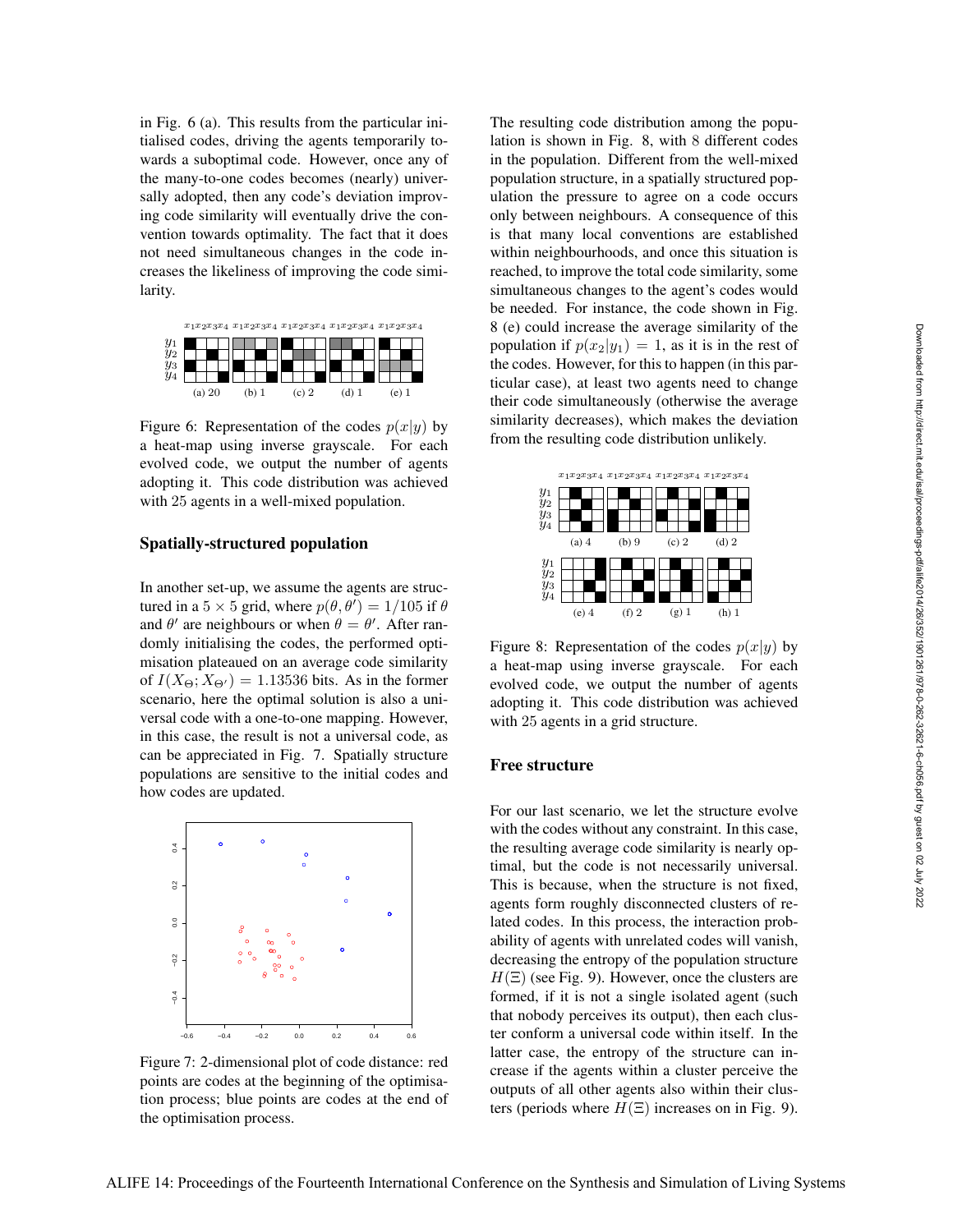

Figure 9: Evolution of the entropy of the population structure.

This is exemplified by the code distribution and population structure we obtained (see Fig. 10).



Figure 10: Each node in the graph corresponds to the code of an agent. There is a weighted edge between agent  $\theta_i$  and  $\theta_j$  if  $p(\theta_i, \theta_j) > 0$  (which is the weight). The temperature colours on top of the nodes indicate the amount of environmental information they would contribute to any agent perceiving only that agents output.

# **Discussion**

We considered three different scenarios of code evolution: in the first one, all agents perceived the outputs of all other agents, including itself. We argued that two main stages of evolution can be recognised: in the first stage, a universal code is established, which can be optimal or not. If it is not optimal, then a second stage will achieve optimality. The same result was obtained in (Vetsigian et al., 2006), in a model of the evolution of the genetic code (represented as a probabilistic mapping between codons and amino acids), although universality and optimality were simultaneously achieved.

In the mentioned work, which developed further the ideas of (Woese, 2002, 2004), the authors argue that the universality of the genetic code is a consequence of early communal evolution, mediated by horizontal gene transfer (HGT) between primitive cells. In this evolutionary process, they argue, larger communities will have access (through the exchange of genetic material) to more innovations, leading to faster evolution than smaller ones. Then, "it is not better genetic codes that give an advantage but more common ones" (Vetsigian et al., 2006). Although their model does not explicitly show this property, it is captured in our model. We show that a more common, but not optimal code is widely adopted within a population (see Fig. 6). However, in our model, a code imposes itself as universal not because it provides access to more innovations (in our model there is no "code exchange", only the outputs are shared), but because the population structure forces the adoption of the most popular code. After this stage, further changes in the code of the agents eventually lead to optimality.

In another related work, (Oudeyer, 2005) explored the origins of language in a scenario consisting of artificial agents with a coupled perception and production of speech sounds. Although this work is focused on plausible mechanisms for the origin of language, it assumes the same similarity principle as we do (hearing a vocalisation increases the probability of producing similar vocalisations), arriving to the same outcome (a universal language, or code).

Our second scenario, where the structure of the population is a grid, showed how establishing local conventions in early stages of evolution constrains the outcome of the code distribution, since to reconcile different conventions, several simultaneous changes are needed. On the other hand, in our third scenario, where we let the structure of the population change simultaneously with the codes themselves, such situations are avoided by "disconnecting" clusters with dissimilar conventions. This property enhances evolution, and can potentially lead to the adoption of several different conventions within an (increasingly fragmenting, or "speciating") population.

The evolution and establishment of conventional codes as defined by Barbieri could be interpreted, in the widest sense, as a form of cultural evolution. While communication between individ-